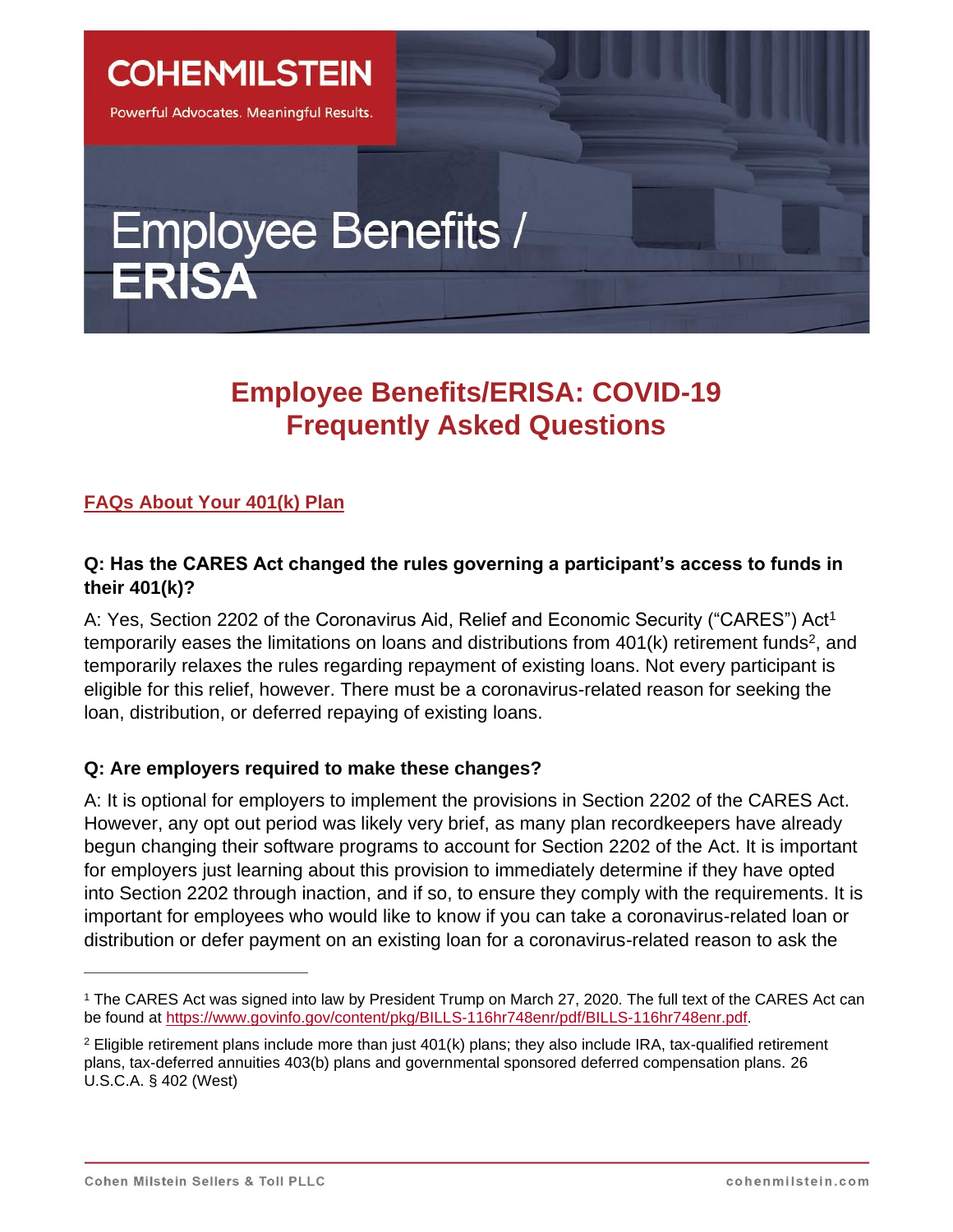person or department designated by your organization to handle 401(k)-related questions whether or not your company has opted in to this section of the CARES Act.

#### **Q: Are participants who are impacted by coronavirus able to obtain distributions from their retirement funds?**

A: Yes, if the plan allows it, participants may withdraw, penalty free, up to \$100,000 between the date the CARES Act became effective (March 27, 2020) through Dec. 31, 2020 in "coronavirus-related distributions" ("CRD"). This is double the usual limit allowed in any calendar year and can be taken as a loan or as a hardship distribution.

#### **Q: What are the eligibility requirements to access this increased benefit?**

A: Eligibility requirements are very broad so that as many people as possible qualify without needing to engage in a lot of administrative red tape. [If you are a plan participant that meets](https://www.congress.gov/bill/116th-congress/house-bill/748/text#HBBA5988CCEEC48099304F419AB05D7CA)  *any* [of these requirements, you are eligible to benefit under Section 2202 of the Cares Act:](https://www.congress.gov/bill/116th-congress/house-bill/748/text#HBBA5988CCEEC48099304F419AB05D7CA)

- You, the participant, has been diagnosed with COVID-19
- You, the participant, has a spouse or a dependent who has been diagnosed with COVID-19
- You are experiencing financial hardship as a result of being laid off, furloughed, having your work hours reduced, or because of quarantine
- You are unable to work because you have no available childcare due to coronavirusrelated closures

The CARES Act allows retirement plan administrators to rely on the word of plan participant that they meet at least one of the above requirements. There is no need to request a doctor's note or any additional documentation if a participant seeks a CRD, but it never hurts to request the participant certify in writing, even by email, that the CRD results from one of the above four areas, just in case anything is questioned in the future.

#### **Q: Have the loan limits for plan participants been adjusted?**

A: If your plan allows it, then yes, just like for distributions, the loan limit can be increased to \$100,000 or up to 100% of the participant's vested account balance if it is less than \$100,000, but only for loans made on or before Sept. 23, 2020 for participants seeking a CRD. Loans [from qualified retirement accounts are governed by Section 2202\(b\) of the CARES Act](https://www.congress.gov/bill/116th-congress/house-bill/748/text#H2439FA56E2CB48FA852FC13F81C251D2) (distributions are governed by section 2202(a). Like for distributions, employer participating in these increased loan limits is optional, so the first step for participants seeking a CRD in the form of a loan is to check and see if your employer has opted in to these provisions of the CARES Act.

#### **Q: What about outstanding loans?**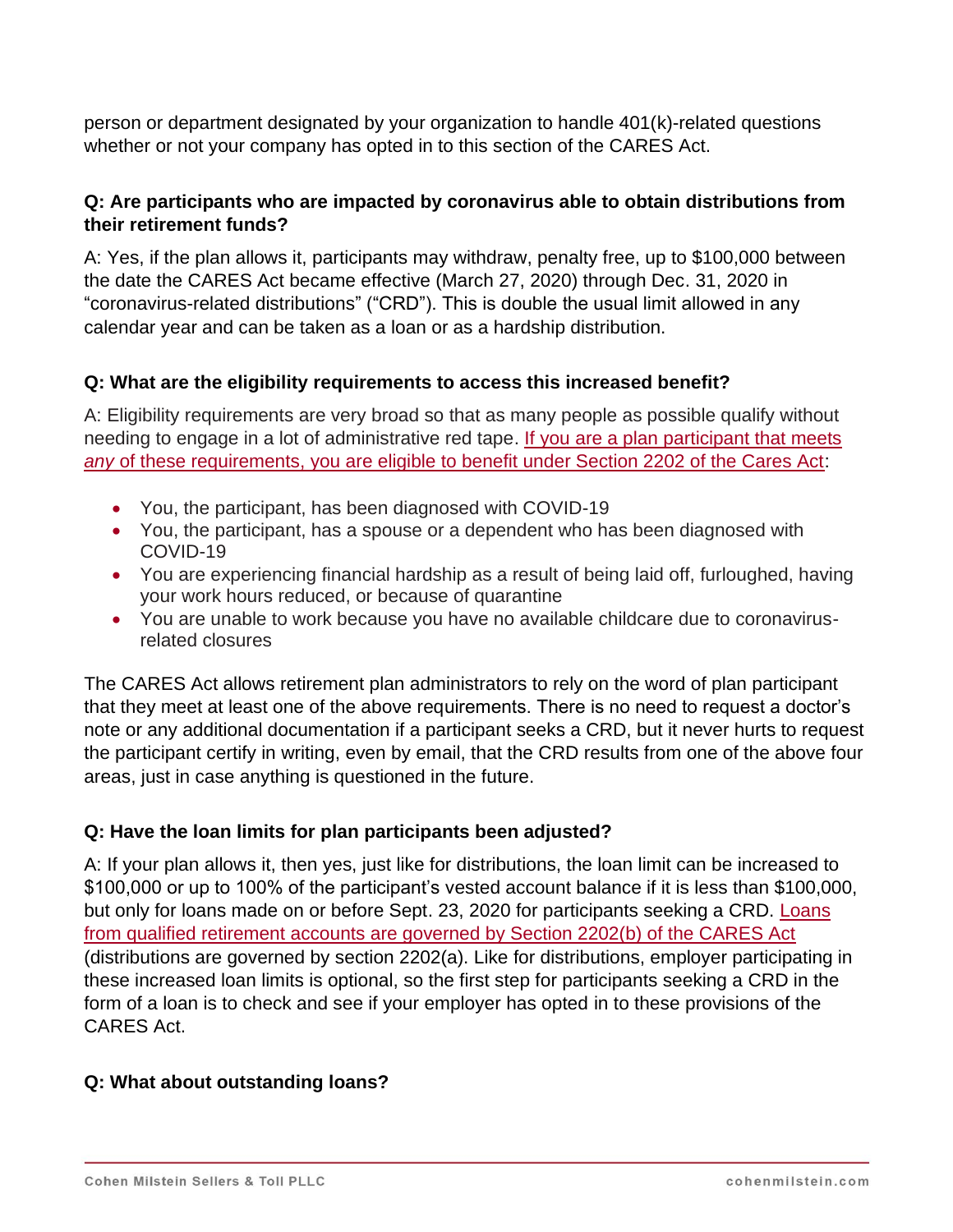A: If your plan allows it, [loan repayments from plan participants which are due from March 27,](https://www.congress.gov/bill/116th-congress/house-bill/748/text#H8BD056639A9E4FB69587069BE4833246)  [2020 \(the date the CARES Act became effective\) through Dec.](https://www.congress.gov/bill/116th-congress/house-bill/748/text#H8BD056639A9E4FB69587069BE4833246) 31, 2020, can be delayed by [qualified employees for up to a year,](https://www.congress.gov/bill/116th-congress/house-bill/748/text#H8BD056639A9E4FB69587069BE4833246) although interest will continue to accrue during that time. The plan can also extend the terms of the deferred loan for a year. Qualified employees are those who fit any of the criteria for which a CRD can be sought.

#### **Q: Can a participant who receives CRD repay the amount into a qualified retirement plan?**

A: Yes! A participant has three years from the day after the CRD was received to repay the amount that was borrowed into a qualified retirement plan capable of accepting rollovers. There is still some uncertainty about the tax impacts of repaying a CRD, although if the participant opts not to pay the CRD back, the income tax on the CRD can also be spread over a three-year period.

#### **Q: If the distribution is not repaid, does the 10% penalty apply?**

A: The CRD is considered a hardship withdrawal, and the 10% penalty normally assessed for early distributions is waived if the CRD is not repaid.

#### **Q: Do retirees have to take the required minimum distribution (RMD) this year?**

A: For the remainder of 2020, the CARES Act suspends the required minimum distributions (RMDs) that participants are usually required to take from tax-deferred 401(k)s and IRAs starting at either age 70 1/2 or 72. This is to protect workers who would otherwise be required to withdraw funds from their retirement accounts during this period of stock market decline. Unlike the other provisions related to retirement plans in the CARES Act, the suspension of RMD for 2020 applies to all qualified retirement plan participants, whether they fit the criteria for obtaining a CRD or not.

#### **FAQs About Your Employer-Sponsored/Union Provided Health Plan**

#### **Q: Are there costs associated with testing for COVID-19?**

A: No, coronavirus testing (*covered without cost-sharing and outside the deductible by fully insured and self-insured plans*), is required under the CARES Act, and expansion of free testing under insurance policies mandated in the Families First Coronavirus Response Act ("FFCRA"). The expanded coverage in the CARES Act requires that all insured people are fully covered for all services performed during a medical visit and for any products provided at the visit which relate to or results in coronavirus testing. This coverage applies whether you make an in-office visits to your primary care provider, as well as to telehealth visits, urgent care visits